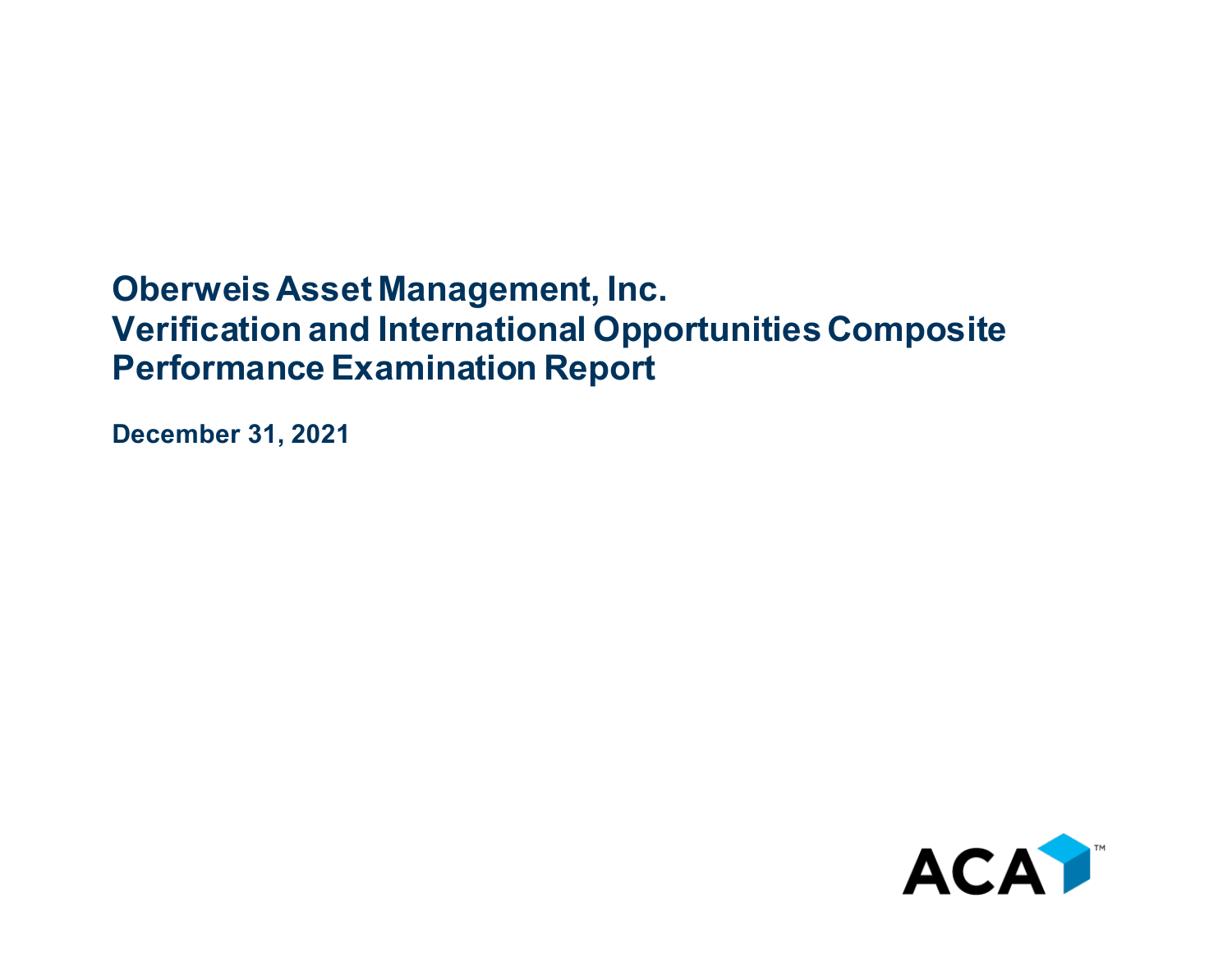

## **Verification and Performance Examination Report**

Oberweis Asset Management, Inc.

We have verified whether Oberweis Asset Management, Inc. (the "Firm") has, for the periods from January 1, 2015 through December 31, 2021, established policies and procedures for complying with the Global Investment Performance Standards (GIPS® ) related to composite and pooled fund maintenance and the calculation, presentation, and distribution of performance that are designed in compliance with the GIPS standards, as well as whether these policies and procedures have been implemented on a firm-wide basis. GIPS® is a registered trademark of CFA Institute. CFA Institute does not endorse or promote this organization, nor does it warrant the accuracy or quality of the content contained herein. We have also examined the Firm's International Opportunities Composite for the periods from January 1, 2015 through December 31, 2021.

The Firm's management is responsible for its claim of compliance with the GIPS standards, the design and implementation of its policies and procedures, and for the accompanying International Opportunities Composite's GIPS composite report. Our responsibilities are to be independent from the Firm and to express an opinion based on our verification and performance examination. We conducted this verification and performance examination in accordance with the required verification and performance examination procedures of the GIPS standards, which includes testing performed on a sample basis. We also conducted such other procedures as we considered necessary in the circumstances.

In our opinion, for the periods from January 1, 2015 through December 31, 2021, the Firm's policies and procedures for complying with the GIPS standards related to composite and pooled fund maintenance, as well as the calculation, presentation, and distribution of performance, have been, in all material respects:

- Designed in compliance with the GIPS standards, and
- Implemented on a firm-wide basis.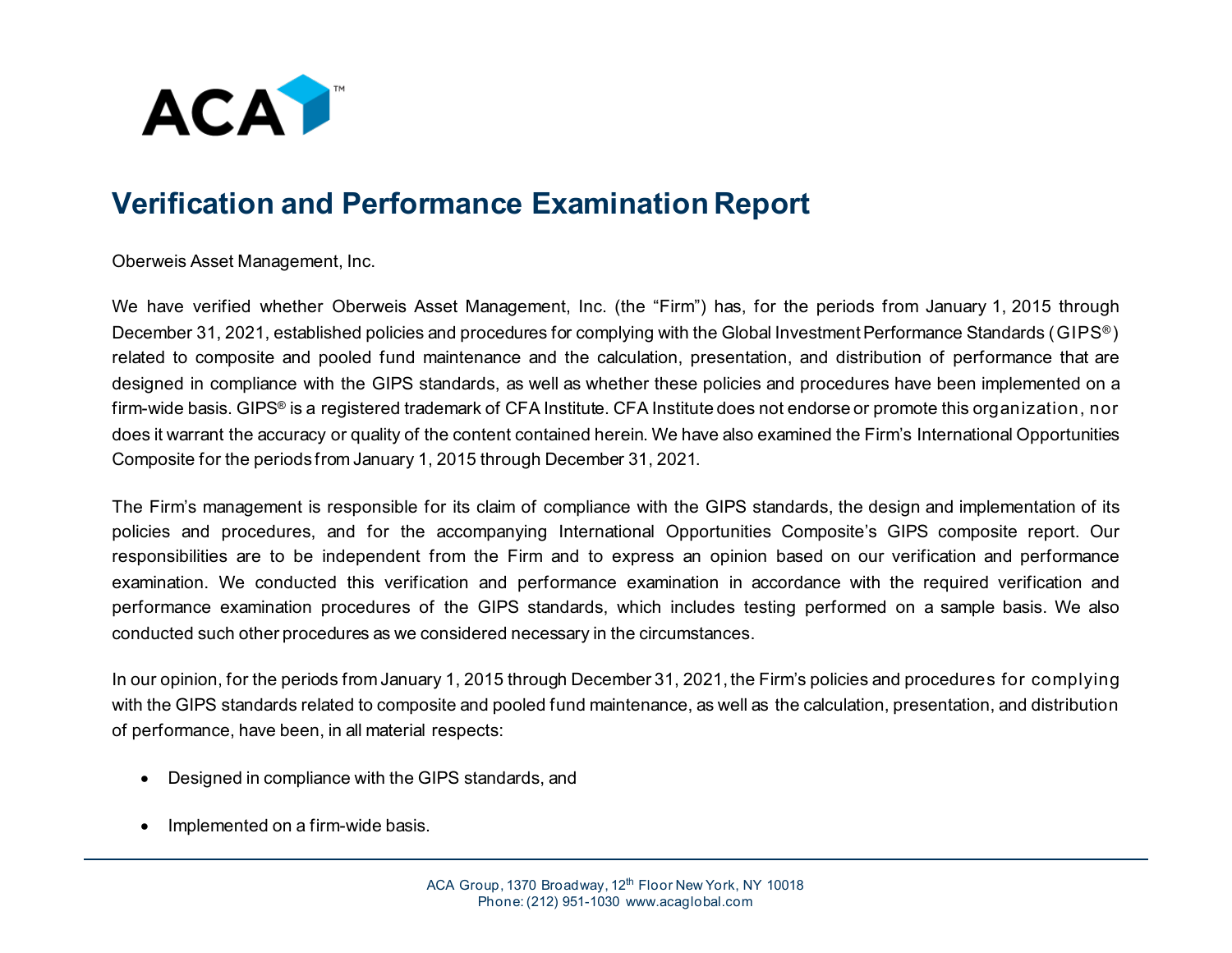

A verification covering the periods from January 1, 1993 through December 31, 2014 was performed by another verification firm, whose report expressed an unqualified opinion thereon.

Also, in our opinion, the Firm has, in all material respects:

- Constructed the International Opportunities Composite and calculated the International Opportunities Composite's performance for the periods from January 1, 2015 through December 31, 2021 in compliance with the GIPS standards; and
- Prepared and presented the accompanying International Opportunities Composite's GIPS composite report for the periods from January 1, 2015 through December 31, 2021 in compliance with the GIPS standards.

A performance examination of the Firm's International Opportunities Composite covering the periods from February 1, 2007 through December 31, 2014 was performed by another verification firm, whose report expressed an unqualified opinion thereon.

This report does not relate to or provide assurance on any specific performance report of the Firm other than the Firm's accompanying International Opportunities Composite's GIPS composite report, or on the operating effectiveness of the Firm's controls or policies and procedures for complying with the GIPS standards.

ACA Group

ACA Group, Performance Services Division

March 21, 2022